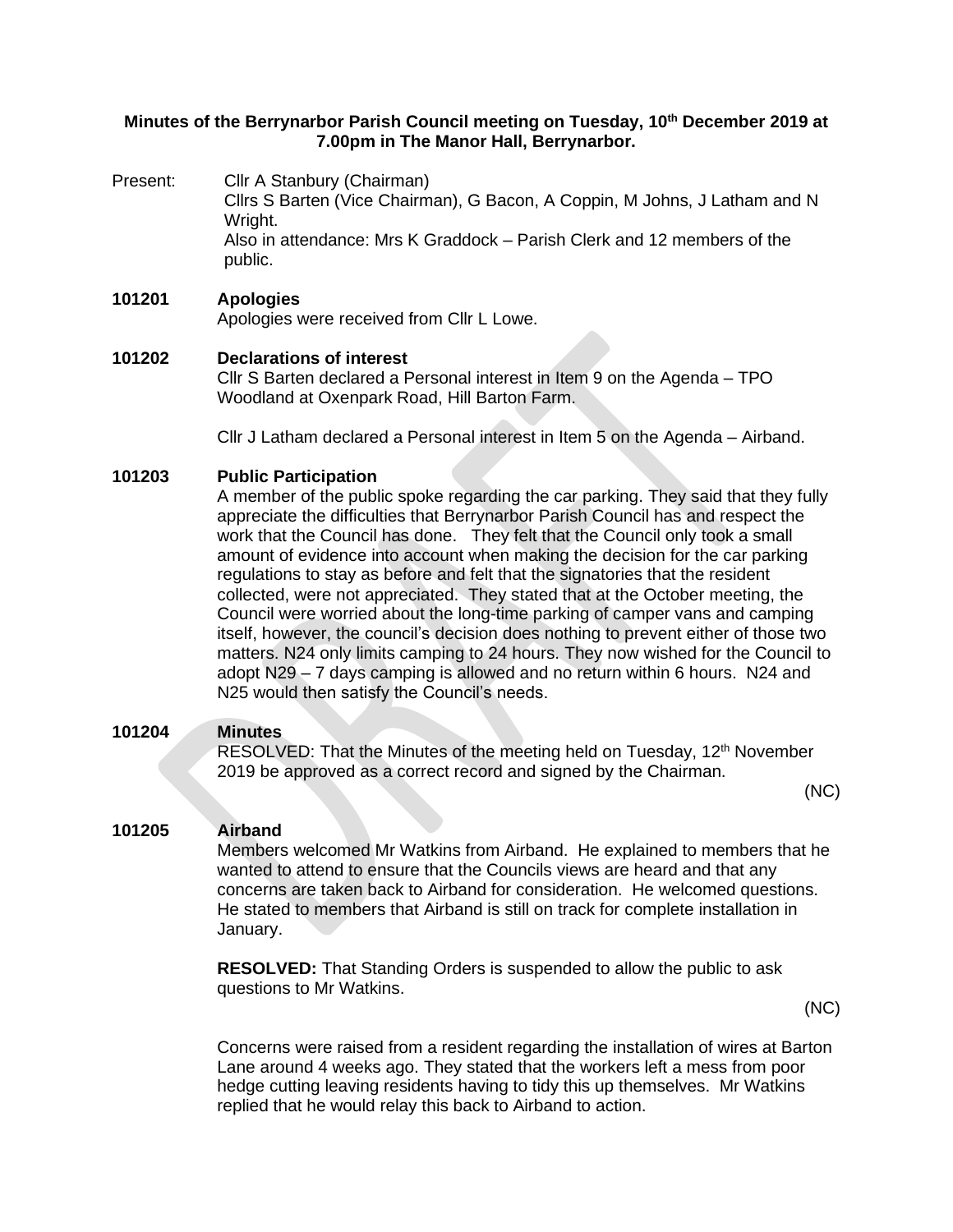A further concerns was that Airband entered peoples property without asking, with a lack of common courtesy and in one instance, a pole way was dragged along the driveway.

A resident and raised a concern over the pole on Hagginton Hill. They stated that during a meeting at NDC, they were assured by Airband that before this was to be erected they would consider re-routing the cable behind the property. This turned out to be incorrect, as they had no intention of delivering on this, as the next day the pole was erected. They further stated that they were personally accused of threatening to cut down the pole with a chainsaw which was completely incorrect. They also informed Mr Watkins that at the previous council meeting, they were accused by Airband of "gate crashing" a meeting with NDC and Airband however, they were invited to attend by Cllr. Joe Tucker.

A resident spoke and said that Airband have steam rollered their way through the village with little regard for the local environment, private property and the opinion of villagers. NDC, Airband and other parishes should be made aware of our concerns to ensure future rollout activities are performed more sympathetically and in consultation with parishes.

Mr Watkins said that that Airband need to be thoughtful when entering the community and have learnt from the experiences with Berrynarbor and that having the facility there, adds value. He added that Airband are trying to bring the rural communities into the 21<sup>st</sup> Century.

A resident asked whether you could go to a different provider for the broadband. Mr Watkins replied that it is a private network that Airband has put into the village but if you wanted to go with someone else, then you would have to subscribe to that provider. The more subscribers that Airband have, the more extending to the coverage. Airband are keeping the price points where they are. There will be further collective areas that will be introduced in the future.

A concern was raised that Airband did not consider the AONB when placing poles and that there are still 20/30 posters displayed in the village, that the representative from Airband assured they would be removed. Mr Watkins confirmed that he would ensure this is actioned as soon as possible.

**RESOLVED:** That Standing Orders are reinstated.

(NC)

Members thanked Mr Watkins for attending, but there was a number of concerns with regards to the communication, lack of respect and courtesy from Airband and it was

**RESOLVED:** That a complaint be sent to North Devon Council as members felt that North Devon Council should have made them more aware of the situation and would have liked to have been involved in the process much earlier to ensure the above concerns were raised and/or alleviated.

(NC)

## **101206 Election**

The Clerk reported to members that following the resignation of Cllr Thomas and the Notice of Vacancy, 20 Parishioners have confirmed to North Devon Council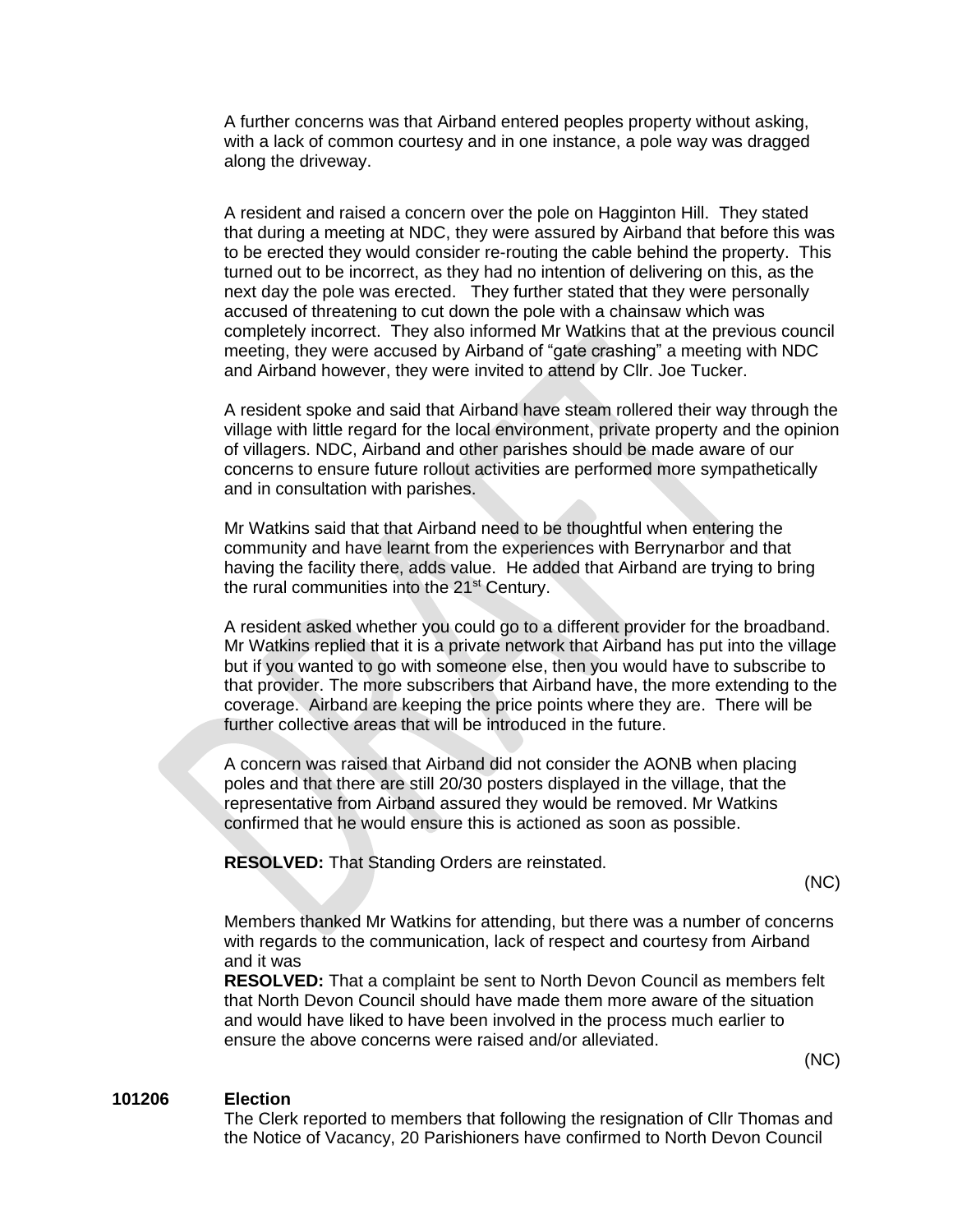that they require an election. The Clerk confirmed that the Elections office had said that an election could cost between £1500 - £1800 approximately (it could be higher), however, this would depend on whether election cards are issued, which a suggestion is to ensure they are, given the number of parishioners requesting an election. She reported that North Devon Council are likely to issue the notice around the 2nd January 2020, giving around 6 working days for potential candidates to submit their forms to North Devon Council. If there is one candidate, they will become automatically elected (uncontested election) however, if there is more than one candidate, there would then be an election (contested election).

Members were concerned regarding the impact on the budget for 19/20 but also the precept for 20/21. Some members felt that if this was going to happen at each resignation, then the budget will need to reflect that.

Members welcomed further people onto the Council and hoped that given the expense that this would cost the community, that a good number of candidates put themselves forward for an election.

#### **101207 Reports**

- **a) Police**  No report was received.
- **b) County Councillor A Davis** Cllr Davis submitted a report, which is attached as Appendix 1. She reported that DCC are giving away trees and encouraged the Council to apply for a Landmark tree. 5G – Consultation is online. A3123 – withdrawn the Lynton Cross element, and trying to come up with a new scheme. She also gave an update on planned roadworks. **RESOLVED:** That the Clerk apply for a landmark tree and a pack of 45 trees from Devon County Council and apply for grants for Planning and Flooding. (NC)
- **c) District Councillor J Tucker** Cllr Tucker reported that he had sent a number of items of interest via email and thanked the 2/3 members that attended the Parish Forum. 60/70 councillors/clerks attended but it was not well organised and he had sent a complaint regarding the training.

\*\*\* Cllr J Latham left the meeting at 7.40pm. \*\*\*

He reported that Barnstaple Pannier Market has a number of events taking place during December and encouraged members to support these.

\*\*\* Cllr J Latham returned to the meeting at 7.43pm. \*\*\*

Cllr Tucker reported that North Devon Council has prosecuted a number of people dropping litter/fly tipping etc. The enforcement section of the Planning department is going well. The Chairman asked whether North Devon Council will pick up fly tipping on private land. Cllr Tucker stated that household goods would be collected, but he would investigate the possibility of picking up building materials that are dumped.

- **d) Play Area Inspections –** Members noted that Cllr Coppin had replaced the toddler swing and taken away the rotten bench.
- **e) Manor Hall** No reports.
- **f) Footpaths –** Cllr Bacon reported that the footpath is still blocked.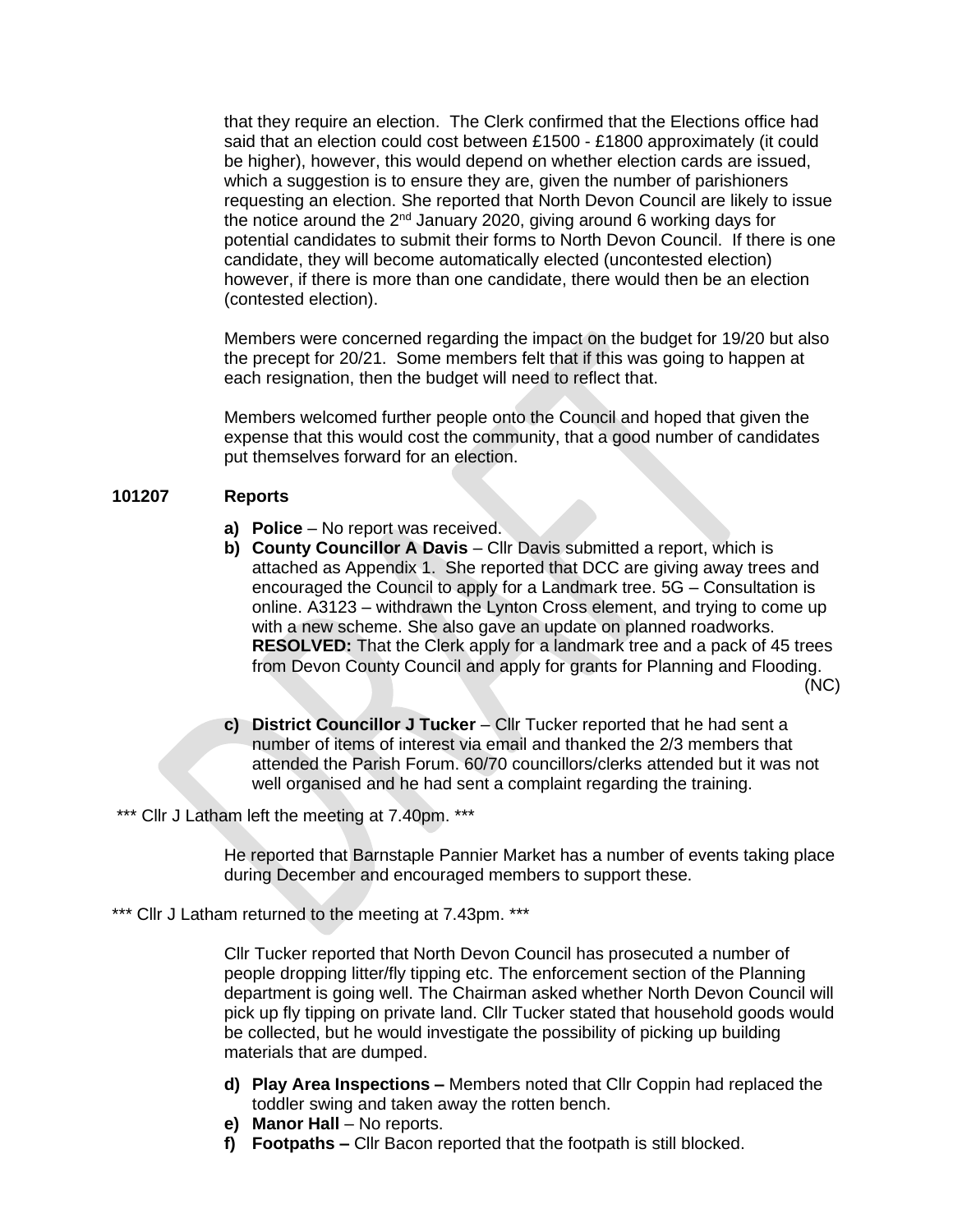|        | g) Dog Exercise Area - Cllr Wright stated that the entrance from the small field<br>to the large field is treacherous and suggested a membrane being placed<br>down and cordoning off for a short time. Cllr Wright suggested making a new<br>entrance in the smaller exercise area.<br><b>RESOLVED:</b> That Cllr Wright lead a project to action placing down a<br>membrane and making a new entrance.<br>(NC)                                                                                                                                                                                                                                                    |  |
|--------|---------------------------------------------------------------------------------------------------------------------------------------------------------------------------------------------------------------------------------------------------------------------------------------------------------------------------------------------------------------------------------------------------------------------------------------------------------------------------------------------------------------------------------------------------------------------------------------------------------------------------------------------------------------------|--|
|        | Cllr Wright mentioned that there is an issue with dog faeces and suggested a<br>larger sign and a dog bag dispenser. Cllr Wright said that he would take<br>control of this item. Cllr Tucker said that he would grant the money through<br>his North Devon Council Councillor grant.<br>RESOLVED: That the Clerk apply for funding for the dog bag dispenser to be<br>sited at the dog exercise field and purchase a store of bags.<br>(NC)                                                                                                                                                                                                                        |  |
|        | h) Grit Bins/Roads - Cllr Coppin gave an update and asked people to report<br>any grit bins that need refilling before the colder weather.<br>Meetings/events attended - Cllr M Johns and Cllr L Lowe attended the<br>i)<br>Parish Forum which was more aimed at North Devon Council. Members<br>received training from Planning Partnership Ltd, which was a useful session.                                                                                                                                                                                                                                                                                       |  |
| 101208 | <b>Planning</b><br>70812: Extension and alterations to dwelling at Holmleigh, Sterridge Valley,<br>Berrynarbor, EX34 9TB<br><b>RESOLVED:</b> That the application is recommended for approval.<br>(NC)                                                                                                                                                                                                                                                                                                                                                                                                                                                              |  |
| 101209 | TPO Woodland at Oxenpark Road, Hill Barton Farm.<br>Members received correspondence from North Devon Council on tree works at<br>the above location.<br><b>RESOLVED:</b> That the information be received and noted.<br>(NC)                                                                                                                                                                                                                                                                                                                                                                                                                                        |  |
| 101210 | <b>Water Fountain</b><br>Cllr Bacon reported that she had gotten a plumber to look at the Water Fountain<br>by the bus stop and that it needs reconnecting and a replacement tap and a<br>clean out of the pipes, which would cost approximately £75-100. Members felt<br>that the water fountain would be great to get back into action, but wished to know<br>how much it would cost to have a proper water dispenser tap.<br>RESOLVED: That Cllr Bacon enquire as to how much a proper water fountain<br>tap is and report to the next meeting and CIIr Bacon investigate the possibility of<br>repairing the other water fountain located on Mill Lane.<br>(NC) |  |
| 101211 | <b>Land at Mill Lane</b><br>CIIr Barten mentioned that she had not been able to contact the land owners of<br>gather information therefore, it was<br>RESOLVED: That the item is deferred until the next meeting.<br>(NC)                                                                                                                                                                                                                                                                                                                                                                                                                                           |  |
|        |                                                                                                                                                                                                                                                                                                                                                                                                                                                                                                                                                                                                                                                                     |  |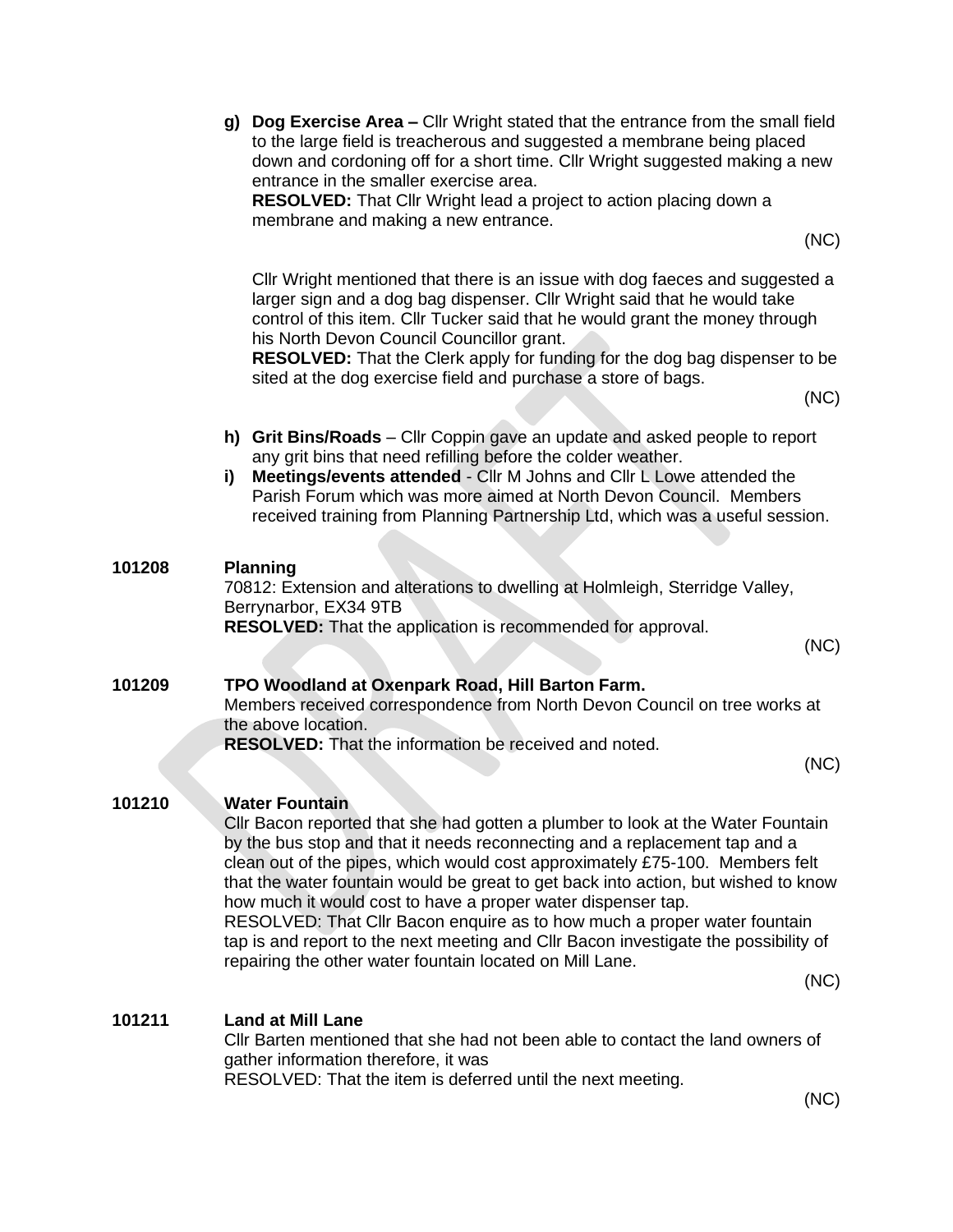## **101212 Payments and Receipts**

Cllr Barten reported to members that she had calculated incorrectly and that there had been an overpayment of maternity pay to date, and that it will be repaid. She was in discussions at the present time as to how.

| <b>Payments</b>                     |          |
|-------------------------------------|----------|
| <b>Salaries</b>                     | £285.55  |
| <b>PAYE</b>                         | £190.00  |
| <b>Clerk's Expenses</b>             | £39.60   |
| <b>Toilet Cleaning</b>              | £100.00  |
| <b>British Gas - Electric</b>       | £22.48   |
| Fremington PC - printing            | £11.10   |
| G Bacon, Christmas lights           | £201.50  |
| <b>Planning Partnership Ltd</b>     | £300.00  |
| <b>Berrynarbor Community School</b> | £600.00  |
| (Basket Swing donation)             |          |
| <b>TOTAL</b>                        | £1750.23 |
|                                     |          |

**Receipts**

None

**RESOLVED:** That the payments totalling £1750.23 and receipts totalling £0.00 be approved and actioned by the Clerk.

(NC)

#### **101213 AONB**

Members were received information asking for nominations for a Parish Representative to attend their meetings.

**RESOLVED:** That any Cllrs that wish to apply are authorised by the Council to apply individually.

Cllr Barten wished to apply for the remaining signage for the Village. The Clerk replied that she had that in the handover pack for the Clerk following her return from Maternity leave.

# **101214 Berrynarbor Car Park**

Cllr Coppin wished to clarify that it wasn't that the Council wanted to block camper vans; it was the reverse. The Council cannot discriminate camper vans.

Cllr Coppin reported that North Devon Council are offering a 20-year lease term with a £4,500 grant towards future running costs. A Surveyor would survey it before any handover. He further reported that the Council could try to get an auto renewal – option to review.

Members wished to consult with parishioners. The Clerk reminded members that they had agreed to take on the toilets, and that the two are currently together in relation to Business rates, so it would be prudent to transfer both at the same time, as the Council could get Small Business Rate Relief on one property, which means a zero payment on rates if taken together.

Members felt that by taking on the car park, it would give the community more flexibility on how its run. Cllr Coppin mentioned that if the Council take the lease,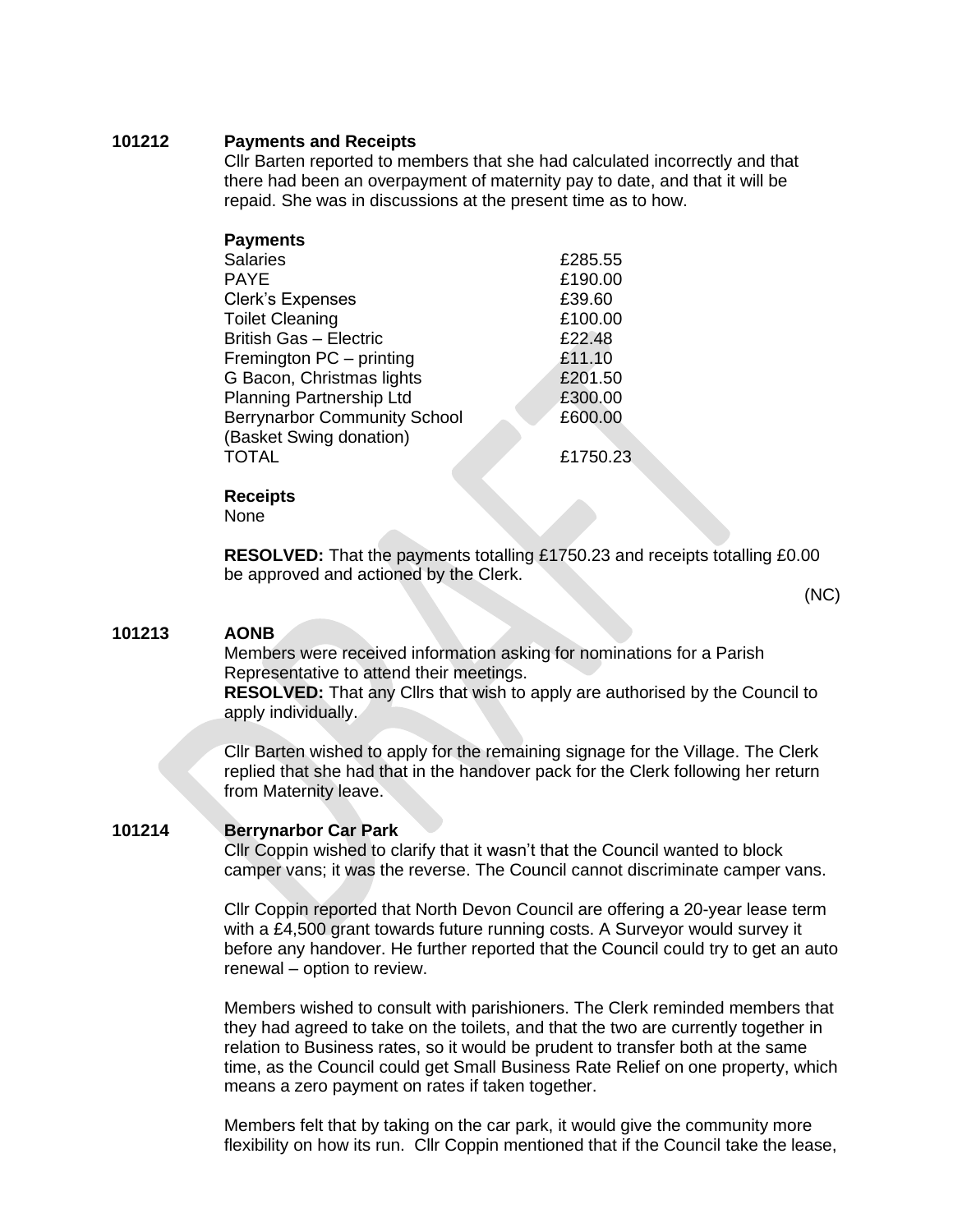they then adopt the car park rules and the enforcement. Some members felt that could be ways of raising money for things in the village, such as allowing permits.

**RESOLVED**: That members agree to adopt the car park in principle, however, a consultation with parishioners is organised for the New Year so an informed decision can be made and in the meantime, Cllr Coppin seek a copy of the lease from NDC for the Council to review.

(NC)

## **101215 Budget 20/21**

Members were circulated a copy of a draft budget for 20/21. Members discussed the provision of elections, given the current situation and felt that the budget had to be increased to cover this considering the amount of people requesting them.

Members agreed to ensure there were budgets for:

- legal fees which were currently not budgeted for
- increase in audit fees, given the council's predicted spends being over £25,000
- A reduction in salary costs as there would be no maternity cover needed, however, a possible % increase in local government salaries from April 2020
- £4000 for possible elections
- Increased water budget for the Berrynarbor Toilets as this is severely overspent already
- The provision of no Parish Grant and Top up grant from NDC from 2020

The Clerk mentioned that there will be another opportunity to review this in January if members wish, however, the budget would be based on no income from North Devon Council for the car park and toilets.

**RESOLVED:** That the budget for 2020/21 be approved as attached as Appendix 2 and a precept request of £20,762.05 is submitted for 2020/21, meaning a band D property will pay £55.62 a year (£11.48 rise) £1.07 a week (22pw rise).

(NC)

The Clerk did state that this figure may decrease depending on the tax bas figure, which will be issued in January.

# **101216 Section 106**

The Clerk reported that the Council had received notification of £21,942 had been received through Section 106 funds from the Fold Yard Application: 65759. The following projects were identified:

- **Manor Hall Window Replacements** 
	- $\circ$  Windows £2809.32 + vat.
	- $\circ$  Scaffolding £400.00 + vat
	- o Guttering £2065.00
- Play Equipment at Manor Hall
	- $\circ$  £7593.10 + vat
- Play Equipment at The Recreation Field  $O$  £9411.95 + vat

Total: £20,214.37 + vat and £2065.00 no vat.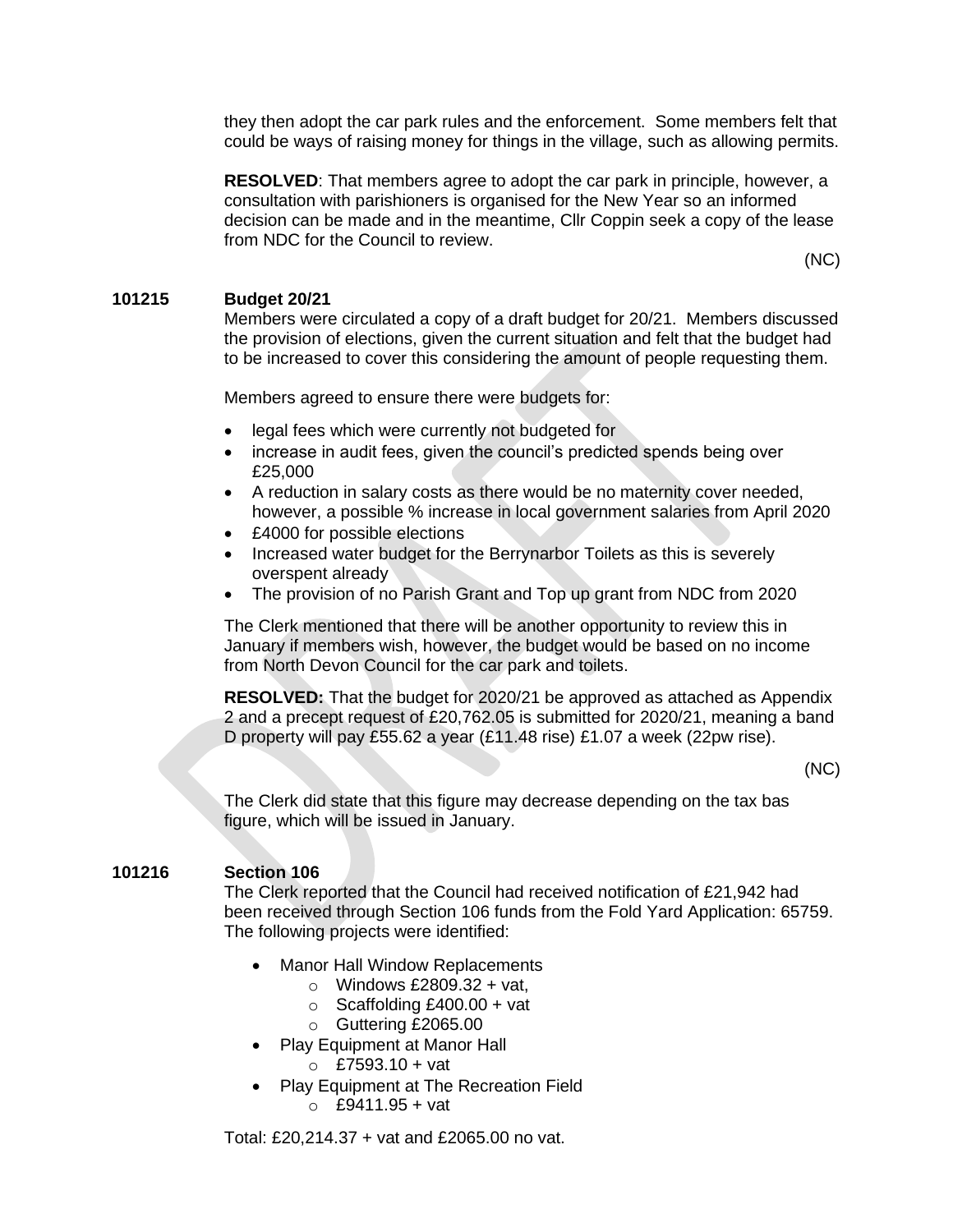\*\*\* Cllr Coppin and Cllr Wright out at 9.08pm. \*\*\*

# **RESOLVED:**

- 1. That the Clerk submit Expressions of Interest forms to North Devon Council for the above projects.
- 2. That Cllr Bacon look at producing a plan of the play equipment to gather views from the community.
- 3. That any additional monies is allocated from the Council funds to finish the project (£337.37).

(NC)

- \*\*\* Cllr Coppin and Wright in at 9.11pm. \*\*\*
- \*\*\* Cllr A Stanbury out at 9.15pm. \*\*\*

\*\*\* Cllr A Stanbury in at 9.16pm. \*\*\*

# **101217 Devon Communities Together**

Members were asked whether to enter into discussions with Devon Communities Together on whether to produce a Housing Needs Survey for Berrynarbor. Members felt this would be beneficial, but was concerned regarding costs. Cllr Stanbury replied that it was at no cost and it was

**RESOLVED:** That the Clerk contact Devon Communities Together to enquire regarding completing a Housing Needs Survey for Berrynarbor.

(NC)

#### **101218 Neighbourhood Plan**

Members considered producing a Neighbourhood Plan for Berrynarbor, following the planning training with Planning Partnership Ltd. The Clerk reported that she had received communication from the company who said that there were grants available for the whole costs and that the potential costs for Berrynarbor would be around £7,000. Members felt this was something that should be explored and it was

**RESOLVED:** To hold a meeting with Planning Partnership Ltd to discuss the possibility of producing a Neighbourhood Plan for Berrynarbor.

(NC)

(NC)

# **101219 Exclusion of Press and Public** RESOLVED: That under Section 1 (2) of the Public Bodies (Admission to Meetings) Act 1960 that the Public and Press be excluded from the meeting for the following item as it involves the likely disclosure of confidential information.

# **101220 HM Courts and Tribunal Service/ICO**

Members were reported regarding communication received from the HM Courts and Tribunal Service and ICO. Members were concerned regarding the costs